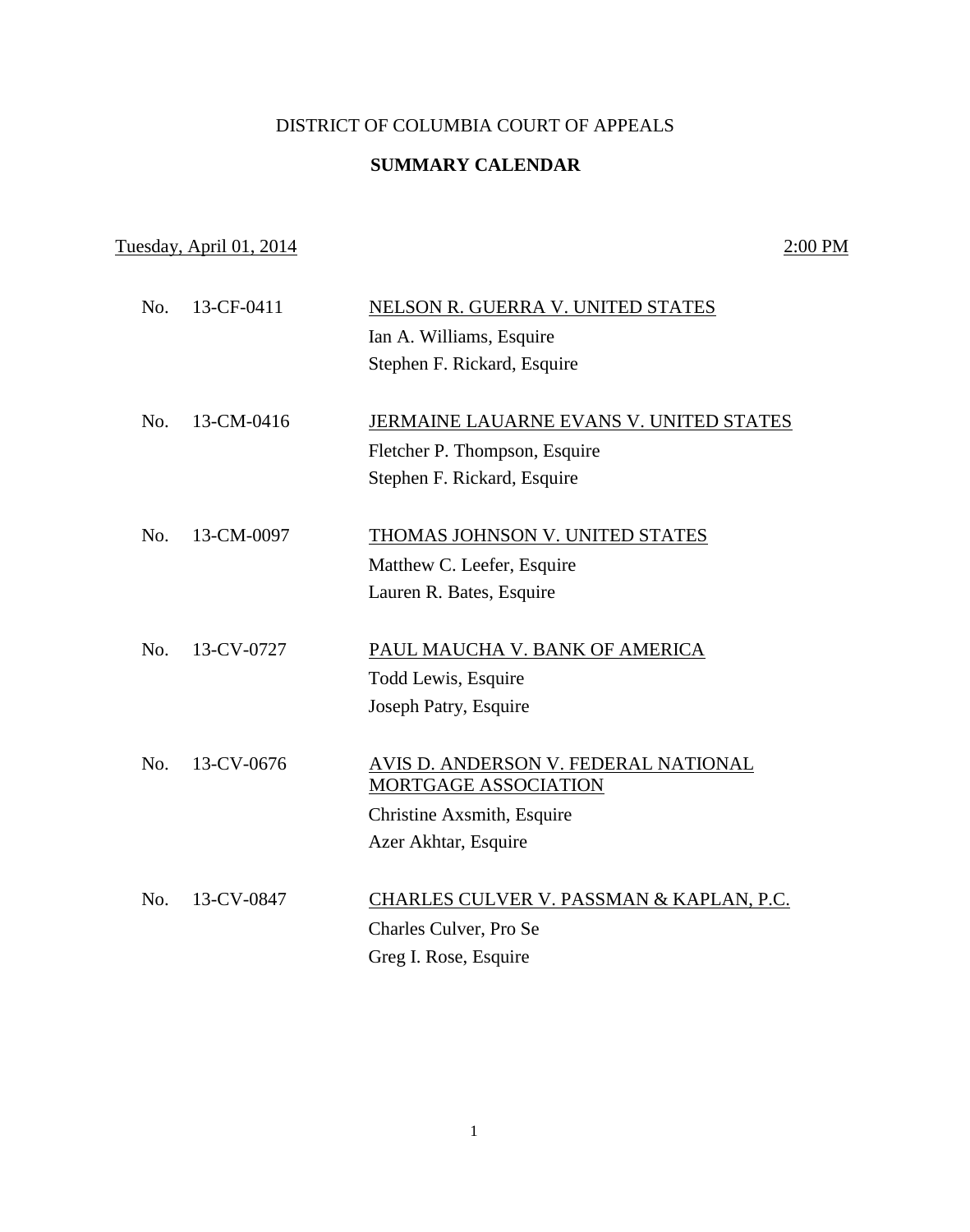|     |                         | Fleming Terrell, Esquire           |         |
|-----|-------------------------|------------------------------------|---------|
|     |                         | Sharon A. Sprague, Esquire         |         |
|     |                         |                                    |         |
| No. | 12-CF-1719              | JOSEPH D. JONES V. UNITED STATES   |         |
|     |                         | Richard S. Stolker, Esquire        |         |
|     |                         | Margaret E. Barr, Esquire          |         |
| No. | 12-CF-0966              | JERMAINE TOWNSEND V. UNITED STATES |         |
|     |                         | Craig N. Moore, Esquire            |         |
|     |                         | David B. Goodhand, Esquire         |         |
|     |                         |                                    |         |
| No. | 13-CO-0479              | GEORGE FADERO V. UNITED STATES     |         |
|     |                         | James E. Drew, Esquire             |         |
|     |                         | Margaret E. Barr, Esquire          |         |
|     |                         |                                    |         |
| No. | 12-CF-1152              | KATRELL A. HENRY V. UNITED STATES  |         |
|     |                         | Jessica Brand, Esquire             |         |
|     |                         | Demian S. Ahn, Esquire             |         |
|     |                         |                                    |         |
| No. | 13-BG-0545              | IN RE: ELLIS S. FRISON JR.         |         |
|     |                         | <b>BAR REGISTRATION NO. 478092</b> |         |
|     |                         | Wallace E. Shipp, Jr., Esquire     |         |
|     |                         | Ellis Scott Frison, Jr., Pro Se    |         |
|     | Tuesday, April 08, 2014 |                                    | 2:00 PM |
|     |                         |                                    |         |
| No. | 13-CM-0078              | LEON THOMAS V. UNITED STATES       |         |
|     |                         |                                    |         |

No. 12-CF-0167 KERSTAN B. LEONARD V. UNITED STATES

Sydney Jean Hoffmann, Esquire Ann K. Simon, Esquire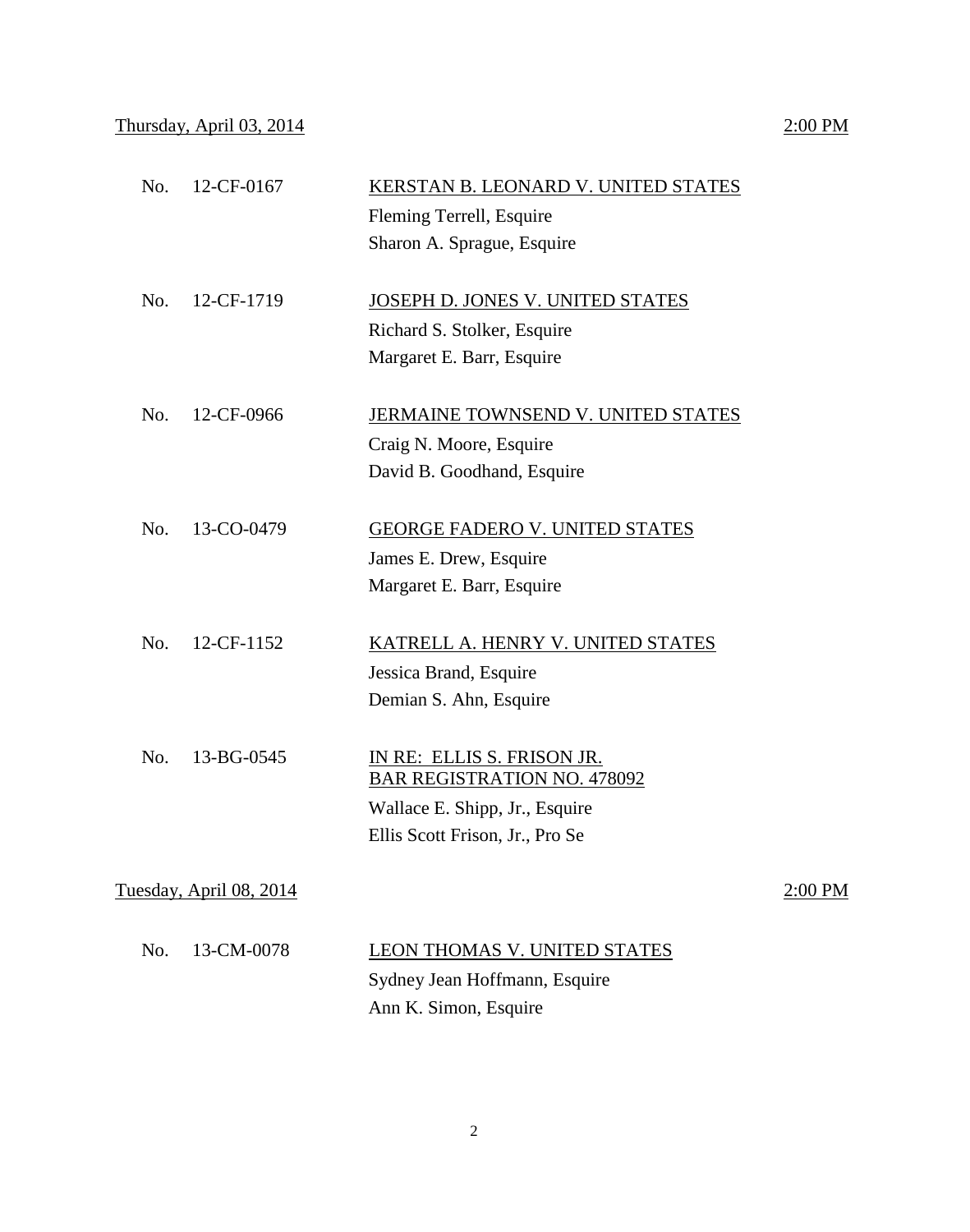| No. | 13-CM-0555                     | MAURICE E. JONES V. UNITED STATES                                 |
|-----|--------------------------------|-------------------------------------------------------------------|
|     |                                | T. Gail Maddox-Levine, Esquire                                    |
|     |                                | Allen T. O'Rourke, Esquire                                        |
| No. | 13-CF-0500                     | JAMES BANNISTER V. UNITED STATES                                  |
|     |                                | Barbara E. Kittay, Esquire                                        |
|     |                                | Allen T. O'Rourke, Esquire                                        |
| No. | 13-BG-0957                     | IN RE: DARYL J. HUDSON, III<br><b>BAR REGISTRATION NO. 292045</b> |
|     |                                | Wallace E. Shipp, Jr., Esquire                                    |
|     |                                | Daryl J. Hudson, III, Pro Se                                      |
| No. | 13-AA-0450                     | JEAN SKINNER V. HOWARD UNIVERSITY                                 |
|     |                                | Jean M. Skinner, Pro Se                                           |
| No. | 13-FM-0037                     | DEMETRIO E. ABUHATAB V. MALVA T. ABUHATAB                         |
|     |                                | Dominic G. Vorv, Esquire                                          |
|     |                                | Edward James Leyden, Esquire                                      |
|     | <u>Tuesday, April 15, 2014</u> | 2:00 PM                                                           |
| No. | 13-CM-0322                     | <b>CHARDAY FRAZIER V. UNITED STATES</b>                           |
|     |                                | Fletcher P. Thompson, Esquire                                     |
|     |                                | Angela G. Schmidt, Esquire                                        |
| No. | 13-CM-0124                     | SAMUEL WHITEHEAD V. UNITED STATES                                 |
|     |                                | Karl Tetzlaff, Esquire                                            |
|     |                                | L. Jackson Thomas, II, Esquire                                    |
| No. | 13-CM-0201                     | DEVONTE WOODS V. UNITED STATES                                    |
|     |                                | Gaillard T. Hunt, Esquire                                         |
|     |                                | Peter S. Smith, Esquire                                           |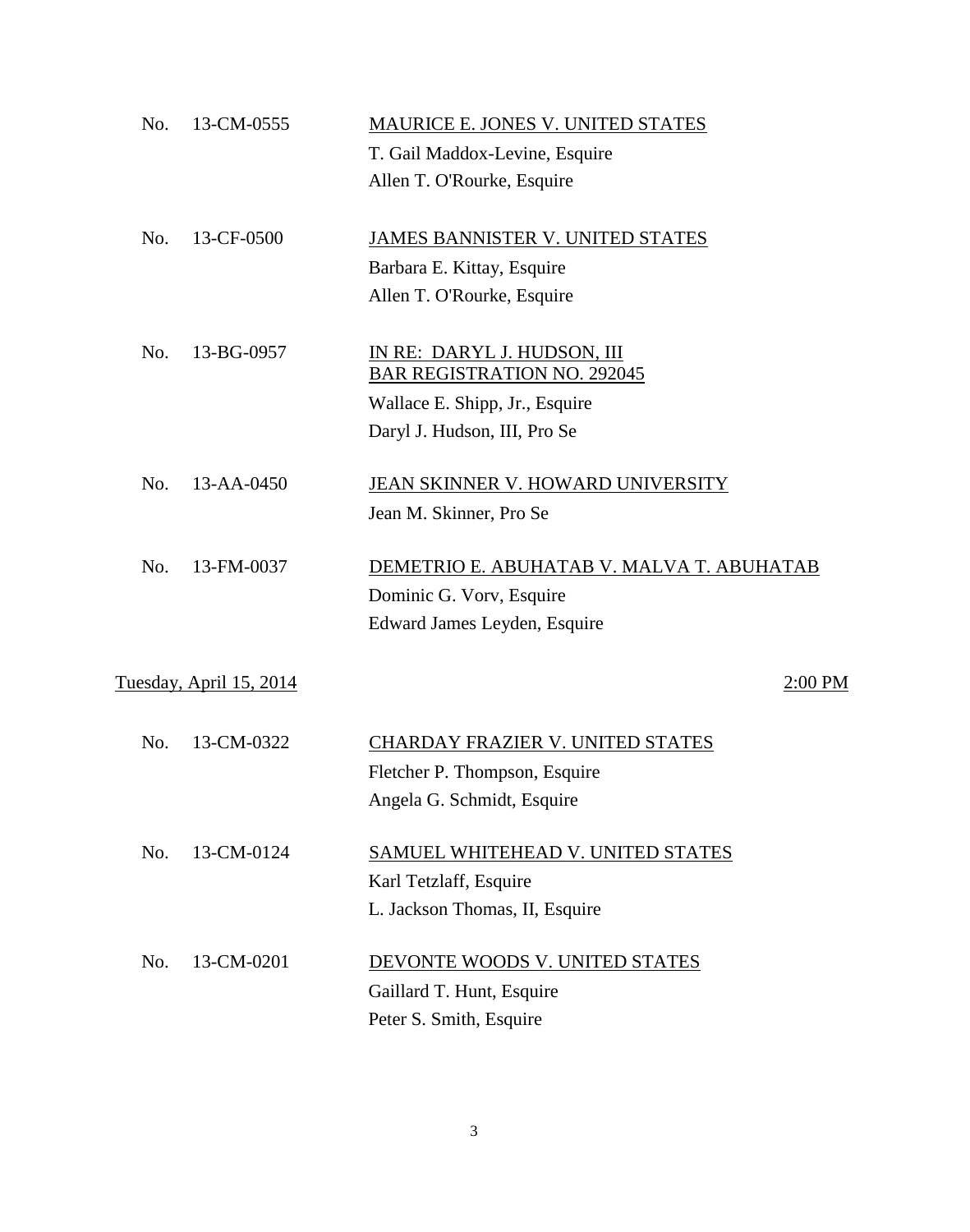| No.                                       | 13-CF-0741               | <b>JULIUS L. WORTHY V. UNITED STATES</b>                                                                                          |  |  |
|-------------------------------------------|--------------------------|-----------------------------------------------------------------------------------------------------------------------------------|--|--|
|                                           |                          | Justin Murray, Esquire                                                                                                            |  |  |
|                                           |                          | Margaret E. Barr, Esquire                                                                                                         |  |  |
| No.                                       | 10-AA-1125               | DIANA P. NOWEZKI V. D.C. DEP'T OF EMPLOYMENT<br><b>SERVICES</b><br>Diana P. Nowezki, Pro Se                                       |  |  |
| No.<br>No.                                | 12-CV-0270<br>12-CV-0796 | LINDA A. MCCAULEY V. ROBERT HESS<br>LINDA A. MCCAULEY V. ROBERT HESS<br>Linda A. Mccauley, Pro Se<br>Wendell C. Robinson, Esquire |  |  |
| <u>Tuesday, April 22, 2014</u><br>2:00 PM |                          |                                                                                                                                   |  |  |
| No.                                       | 12-CM-1834               | RONALD L. RICHARDSON V. UNITED STATES<br>Eric H. Kirchman, Esquire<br>Margaret E. Barr, Esquire                                   |  |  |
| No.                                       | 12-CF-0244               | KEVIN LARON STODDARD V. UNITED STATES<br>Cory Lee Carlyle, Esquire<br>Peter S. Smith, Esquire                                     |  |  |
| No.                                       | 12-CF-1187               | JONATHAN JOHNSON V. UNITED STATES<br>Joanne M. Vasco, Esquire<br>Katherine M. Kelly, Esquire                                      |  |  |
| No.                                       | 11-CF-1628               | JIMMIE J. MCNAIR V. UNITED STATES<br>Douglas Keller, Esquire<br>John P. Gidez, Esquire                                            |  |  |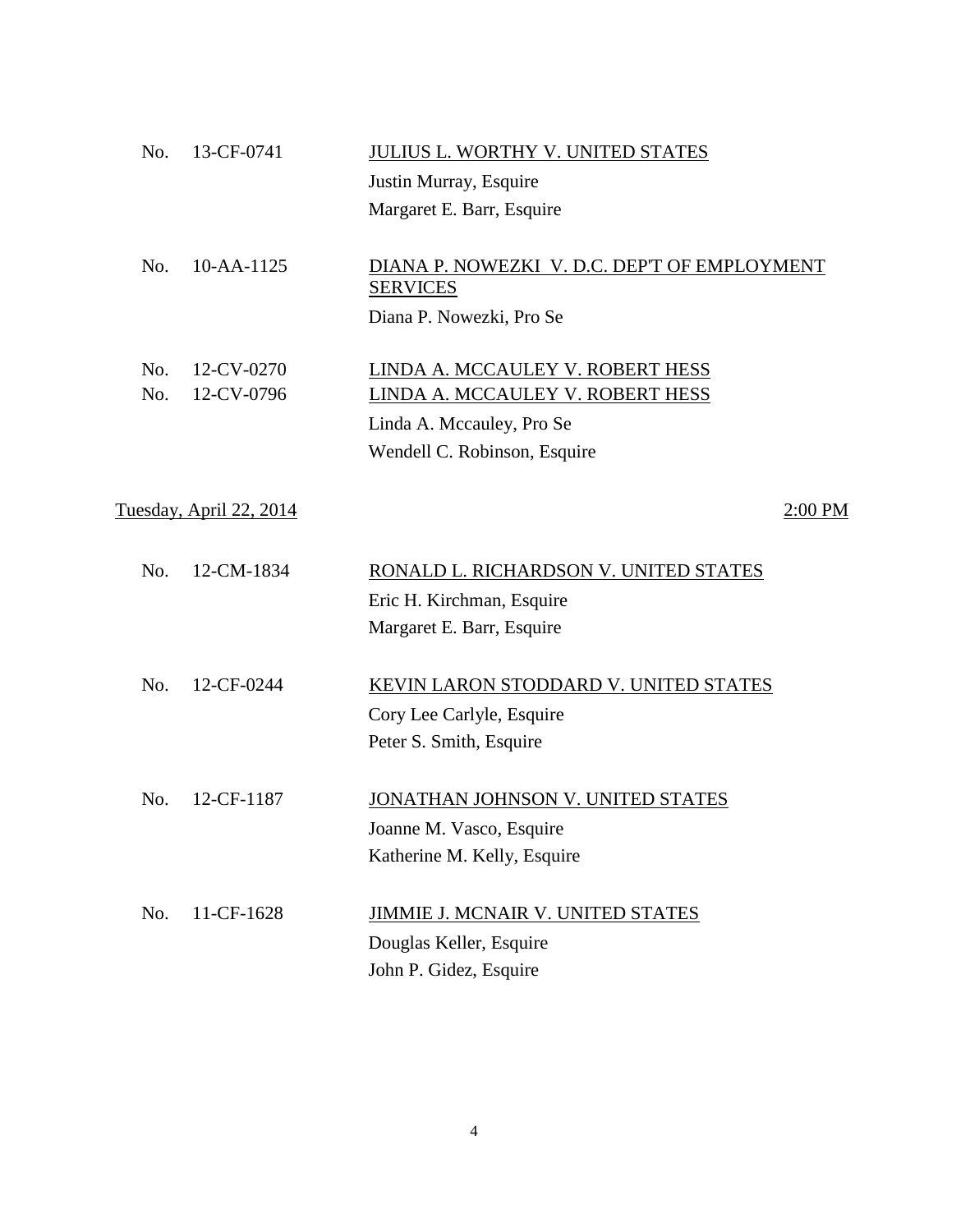| No. | 13-PR-0365               | IN RE: MARY LUE PHILLIPS; JOYCE PHILLIPS,<br><b>APPELLANT</b> |           |
|-----|--------------------------|---------------------------------------------------------------|-----------|
|     |                          | Iris Mccollum Green, Esquire                                  |           |
|     |                          | Willie Faye Garrett, Esquire                                  |           |
| No. | 13-CV-0723               | BRUNO K. MPOY V. DC OFFICE OF EMPLOYEE<br>APPEALS, ET AL      |           |
|     |                          | E. Ned Sloan, Esquire                                         |           |
|     |                          | Richard S. Love, Esquire                                      |           |
|     | Thursday, April 24, 2014 |                                                               | $2:00$ PM |
| No. | 13-CM-0321               | CHARLES LEWIS V. UNITED STATES                                |           |
|     |                          | McGennis Williams, Esquire                                    |           |
|     |                          | Lauren R. Bates, Esquire                                      |           |
| No. | 12-CM-0426               | DONALD P. GRIMES V. UNITED STATES                             |           |
| No. | 13-CO-0658               | DONALD P. GRIMES V. UNITED STATES                             |           |
|     |                          | Stephanie Johnson, Esquire                                    |           |
|     |                          | Kristina L. Ament, Esquire                                    |           |
| No. | 13-CM-0325               | CINQUAN CARTLEDGE V. UNITED STATES                            |           |
|     |                          | Megan Allburn, Esquire                                        |           |
|     |                          | Kristina L. Ament, Esquire                                    |           |
| No. | 13-CM-0292               | <b>SHERIKA S. ST-JOHN V. UNITED STATES</b>                    |           |
|     |                          | Christine Pembroke, Esquire                                   |           |
|     |                          | Chrisellen R. Kolb, Esquire                                   |           |
| No. | 13-AA-0903               | DOMINIQUE N. HAWKS V. D.C. DEP'T OF                           |           |
|     |                          | <b>EMPLOYMENT SERVICES</b>                                    |           |
|     |                          | Michael J. Kitzman, Esquire                                   |           |
|     |                          | Joel E. Ogden, Esquire                                        |           |
|     |                          |                                                               |           |